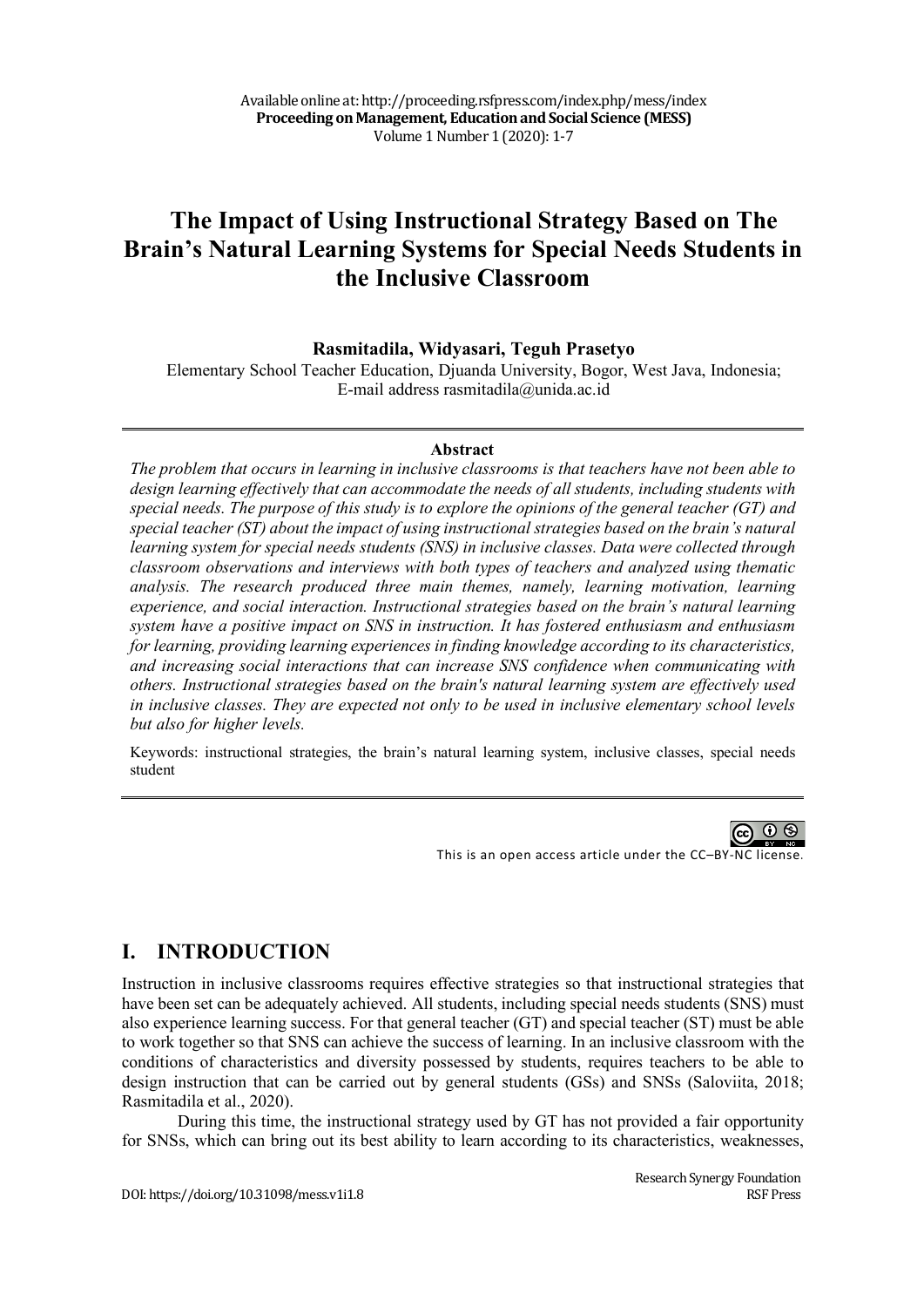and strengths (Curran and Petersen, 2017). GT still cannot understand the aspects of SNS, pay less attention to SNS, and tends to submit problems faced by SNS to ST. This condition does not provide an opportunity for SNS to develop with GS. More SNS activities are carried out individually so that the ability to interact, motivation to learn with GS is less. If learning is done in groups, it can increase the spirit of learning to SNS (Mezquita-Hoyos et al., 2018).

For this reason, GT needs to design instructional strategies that can be effective and provide opportunities for all students to develop. To achieve an instructional strategy, as well as long-term impacts that are very useful for all students, including SNS (Arbouet Harte, 2010). One instructional strategy that can have a positive impact on SNS in learning is an instructional strategy based on the brain's natural learning system.

This study aims to explore the opinions of general and special teachers about the impact of the use of instructional strategies based on the brain's natural learning system on SNS in the inclusive classroom.

### **II. LITERATURE REVIEW**

2.1 Natural brain learning system.

The brain's natural learning system is learning based on five learning systems, namely emotional learning systems, social learning systems, cognitive learning systems, physical learning systems, and reflective learning systems (Given, 2002). An emotional learning system is a learning system that places teachers as mentors, which creates a conducive classroom climate, making teacher-student and student relationships a warm relationship. The teacher functions to help foster a desire to learn, have a strong desire to be the best in the future, by carrying out challenging learning, relevant following the knowledge students have. A social learning system, placing students as part of a group with a focus on interaction with others by collaborating in a learning community, working together in making decisions, and solving problems that can foster student and teacher creativity in learning. A cognitive learning system, placing the teacher into the role of facilitator while students as problemsolvers and decision-makers. Providing learning space in a position that offers opportunities for students to explore knowledge, problem-solving, and decision making based on the learning process that has been done. A physical learning system, involving all class members in physical activity, or psychomotor and tactile on a topic being studied. The reflective learning system places the teacher to understand the learning styles, strengths, and weaknesses of students after going through the learning process. For students, this learning system illustrates, what must be improved from a lesson, measuring abilities and fostering strengths into talents that can be developed in the future.



Fig. 1 The Brain's Natural Learning Systems(Given, 2002)

2.2 Instructional strategies based on the brain's natural learning system The instructional strategy model based on the natural learning systems of the brain is one way to design learning in inclusive classes. Plan learning steps, learning methods that fit the characteristics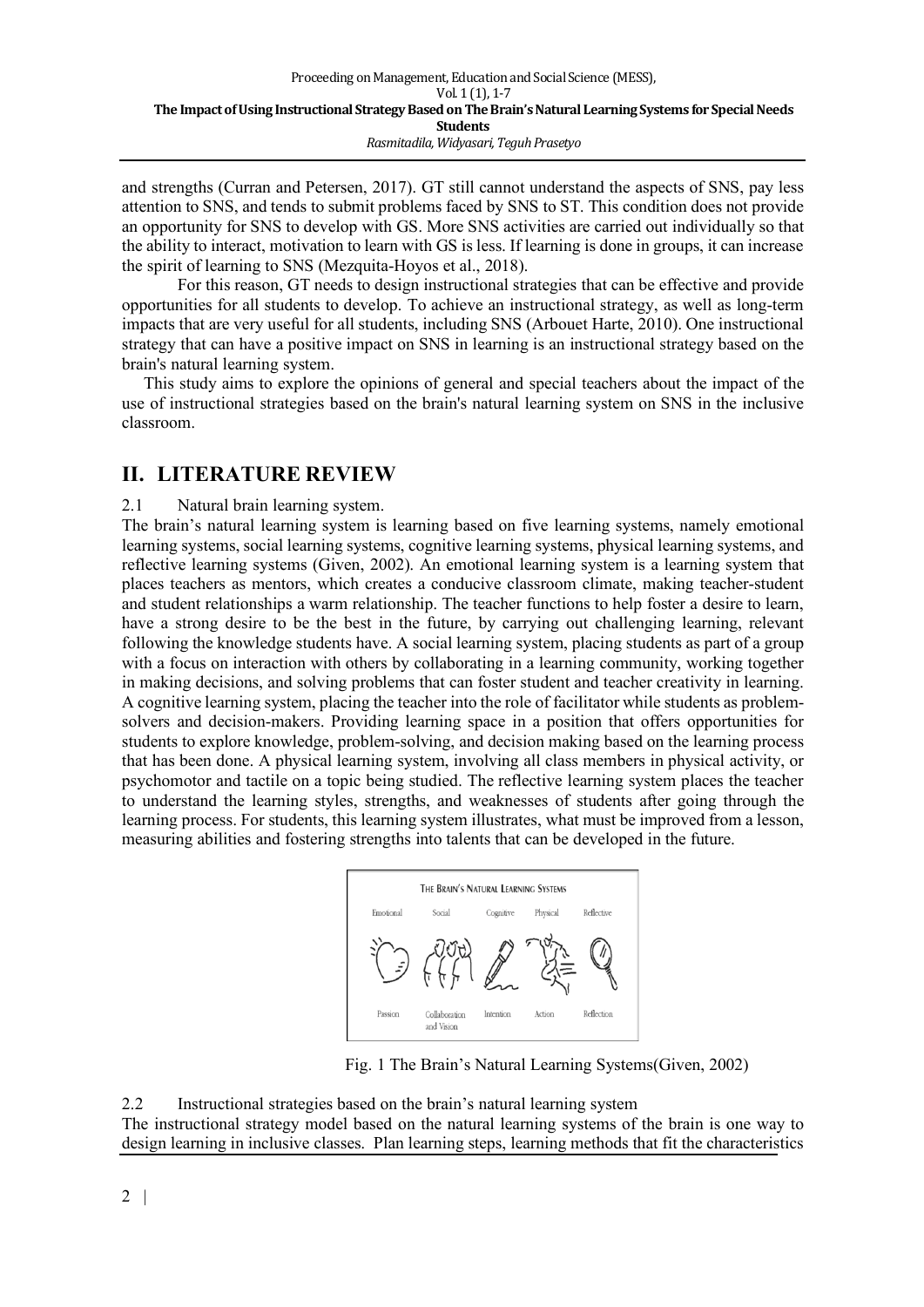of inclusive classrooms, the use of different instructional media, easy to use by students. Besides, instructional materials can be accessed with each student—the use of the time that can be estimated by the teacher in one learning activity. The learning process is based on all five learning systems that are interrelated and used in every learning activity from the beginning to the end of learning.

| No                               | Material /<br>Topic of                                                                                                   | The<br>brain's      | Steps / Sequence of instructions Methods                                 |                     | Media        | Materials             | Assess<br>ment | Time<br>allocatio |
|----------------------------------|--------------------------------------------------------------------------------------------------------------------------|---------------------|--------------------------------------------------------------------------|---------------------|--------------|-----------------------|----------------|-------------------|
|                                  | learning                                                                                                                 | natural             |                                                                          |                     |              |                       |                | $\mathbf{n}$      |
|                                  |                                                                                                                          | learning            |                                                                          |                     |              |                       |                | (minute)          |
|                                  |                                                                                                                          | systems             |                                                                          |                     |              |                       |                |                   |
|                                  |                                                                                                                          | aspect              |                                                                          |                     |              |                       |                |                   |
|                                  |                                                                                                                          |                     |                                                                          |                     |              |                       |                |                   |
| <b>Early learning activities</b> |                                                                                                                          |                     |                                                                          |                     |              |                       |                |                   |
| 1                                | "Me                                                                                                                      | Emotional           | - GT Plays some videos in front of the -inquiry                          |                     | -In focus    | Short film            |                | 15'               |
|                                  | and my                                                                                                                   | Learning            | class.                                                                   | - lecturer          | Paper carton | <b>Students Books</b> |                |                   |
|                                  | ideals."                                                                                                                 | System              | -Teacher brings paperboard that -discussion                              |                     | -Board plank |                       |                |                   |
|                                  |                                                                                                                          |                     | contains jobs                                                            |                     |              |                       |                |                   |
|                                  |                                                                                                                          |                     | -The teacher asked each student what                                     |                     |              |                       |                |                   |
|                                  |                                                                                                                          |                     | the models of each student                                               |                     |              |                       |                |                   |
|                                  |                                                                                                                          |                     | The teacher explains the purpose of                                      |                     |              |                       |                |                   |
|                                  |                                                                                                                          |                     | the lesson                                                               |                     |              |                       |                |                   |
| Main Event                       |                                                                                                                          |                     |                                                                          |                     |              |                       |                |                   |
|                                  |                                                                                                                          | Social              | -GT divides students into six groups                                     | - Game              | -Paper       | -Color                | Rubric         | $20^{\circ}$      |
|                                  |                                                                                                                          | learning            | -GT divides each one of the                                              | Discussion          |              | drawing<br>-Carton    |                |                   |
|                                  |                                                                                                                          | system              | illustrated papers into each group.<br>Each group will make one sentence |                     |              | illustrated           |                |                   |
|                                  |                                                                                                                          |                     | according to the picture                                                 |                     |              |                       |                |                   |
|                                  |                                                                                                                          |                     | -Each picture will be distributed to                                     |                     |              |                       |                |                   |
|                                  |                                                                                                                          |                     | other groups, to make another                                            |                     |              |                       |                |                   |
|                                  |                                                                                                                          |                     | sentence                                                                 |                     |              |                       |                |                   |
|                                  |                                                                                                                          | Physical            | -Each group<br>members                                                   | practice - Exercise | Display      | Carton display        | Rubric         | $20^{\circ}$      |
|                                  |                                                                                                                          | learning            | reading sentences (poems) that have with a                               |                     | -Paper Text  | -Text-book            |                |                   |
|                                  |                                                                                                                          | system              | been made                                                                | friend              | -Book        |                       |                |                   |
|                                  |                                                                                                                          |                     | -GT shows some pictures of animals -Game                                 |                     |              |                       |                |                   |
|                                  |                                                                                                                          |                     | to one group and demonstrates the -Guess                                 |                     |              |                       |                |                   |
|                                  |                                                                                                                          |                     | characteristics of animals other                                         | image               |              |                       |                |                   |
|                                  |                                                                                                                          |                     | -group guess                                                             |                     |              |                       |                |                   |
|                                  |                                                                                                                          | Cognitive           | -GT asks each group member to look -Discussion                           |                     | -In focus    | - Internet            | Rubric         | $20^{\circ}$      |
|                                  |                                                                                                                          | learning            | for animal traits                                                        |                     | - Internet   | Book-                 |                |                   |
|                                  |                                                                                                                          | system              | -Each group presents the results of                                      |                     |              |                       |                |                   |
|                                  |                                                                                                                          |                     | discussions with group members                                           |                     |              |                       |                |                   |
| <b>Closing Activities</b>        |                                                                                                                          |                     |                                                                          |                     |              |                       |                |                   |
|                                  |                                                                                                                          | Reflective          | -GT explains about poetry and animal<br>growth                           |                     | Star Card    |                       | Points         | 15'               |
|                                  |                                                                                                                          | learning<br>system  | -GT provides a reward for each group - Lecture                           | Discussions         |              |                       |                |                   |
|                                  |                                                                                                                          |                     | and motivates them to be better on the                                   |                     |              |                       |                |                   |
|                                  |                                                                                                                          |                     | next topic                                                               |                     |              |                       |                |                   |
|                                  |                                                                                                                          |                     |                                                                          |                     |              |                       |                |                   |
|                                  | Reflection Lecturer to learning:<br>Advantages:                                                                          |                     |                                                                          |                     |              |                       |                |                   |
|                                  | Each student is enthusiastic and eager to watch video mentions his ideals                                                |                     |                                                                          |                     |              |                       |                |                   |
|                                  | Have seen active learning                                                                                                |                     |                                                                          |                     |              |                       |                |                   |
|                                  | The student had to engage in activities group of GS would provide the opportunity for SNS to have a voice in group<br>L. |                     |                                                                          |                     |              |                       |                |                   |
|                                  | discussion                                                                                                               |                     |                                                                          |                     |              |                       |                |                   |
|                                  | Instructional media easy for each student to use                                                                         |                     |                                                                          |                     |              |                       |                |                   |
|                                  | Weaknesses and improvements:                                                                                             |                     |                                                                          |                     |              |                       |                |                   |
|                                  | Reduces the dominance of general students in the discussion so that the role must be regulated again<br>$\blacksquare$   |                     |                                                                          |                     |              |                       |                |                   |
|                                  |                                                                                                                          | More media provided |                                                                          |                     |              |                       |                |                   |
|                                  |                                                                                                                          |                     | Provide support and encouragement to SNS to be more active               |                     |              |                       |                |                   |
|                                  |                                                                                                                          |                     |                                                                          |                     |              |                       |                |                   |

Table 1. Instructional Strategy Based on the Brain Natural Learning System in the Inclusive Classroom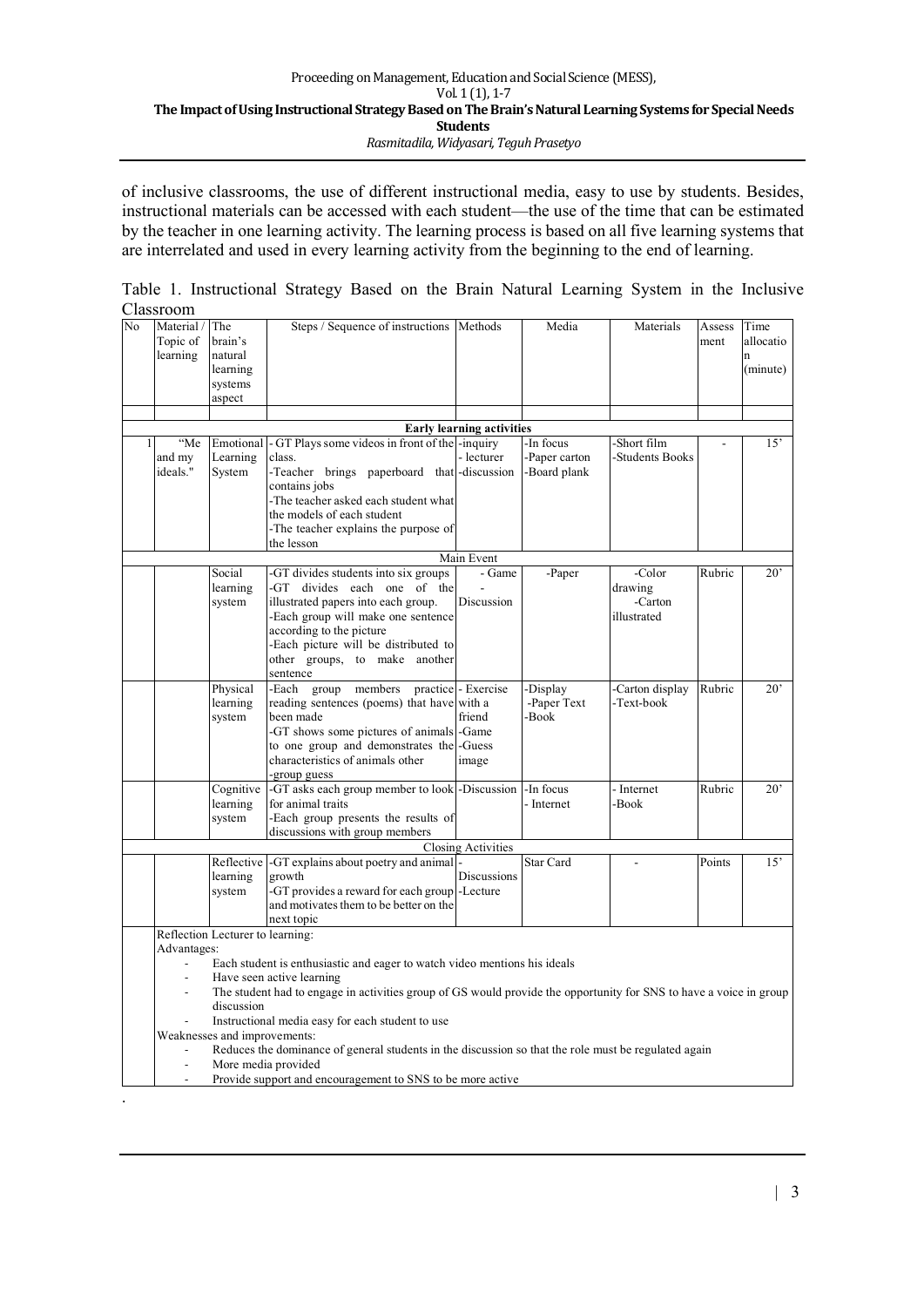# **III. RESEARCH METHODOLOGY**

This study uses qualitative research to describe the impact of learning for SNS when using the instructional strategies of the brain's natural learning system in inclusive classes. The use of qualitative research is used because it can explore people's opinions or thoughts in understanding research questions in-depth on the topic of being studied (Kothari, 2004). Participants involved in this study consisted of 3 GT and 3 ST originating from 2 inclusive elementary schools in Bogor Regency. GT and ST are teachers who teach in inclusive classes with teaching experience between 3-7 years. Meanwhile, the SNS involved in the study consisted of 6 people, indicated in the category of a slow learner, autistic, and ADHD students. Data collection was done by classroom observation and open interviews with GT and ST. Before conducting the research, GT and ST were given brief training on instructional strategies based on the brain's natural learning system. Learning is carried out three times using an instructional strategy based on the brain's natural learning system for 1.5-2 hours for each learning. Researchers record all learning activities from the beginning to the end of learning. The results of this observation are field notes that have been transcribed in detail. In addition to observation, data collection is also done by semi-structured interviews and open-ended questions. Interviews were conducted following interview guidelines that had been made by researchers. The contents of the interview were about teacher perceptions about the implementation of the brain's natural learning system. It's related to the implementation time of learning, the sequence/steps of instruction, methods, and media, as well as teaching materials used in learning.

The data uses a Thematic Analysis, which produces several main themes.

### **IV. FINDING AND DISCUSSION**

This study uses an instructional strategy based on the brain's natural learning system as a learning model to facilitate inclusive teachers to help SNS in learning in inclusive classes. During the reduction process, three main issues emerged that were obtained from inclusive teachers. The following themes describe the findings supported by verbatim evidence.

#### 4.1 Motivation to learn

Students with special needs have characteristics, and barriers to learning motivation tend to be low. This condition can be seen from the enthusiasm and enthusiasm of SNS at the beginning and implementation of learning (Brophy, 2017; Komarudin, 2017). Teachers must be able to arouse the enthusiasm and interest of SNS so that learning becomes more interesting and can be followed by SNS (Turner et al., 2015). The brain's natural learning system has helped GT and ST in arousing the enthusiasm and enthusiasm of SNS when learning takes place. The use of exciting learning methods and media such as playing roles and watching videos about famous personalities gives a real picture to SNS, that through learning that is relevant to their daily lives SNS can become what he wants in the future. SNS has a higher desire to learn compared to previous learning because the conditions and classroom atmosphere are mutually supportive. One of GT's opinions is below:

"I see SNS is very enthusiastic in learning because classmates support it. He is more confident to learn and motivated to learn, whereas previously, it was challenging for SNS to start learning. "

Instructional strategies based on the brain's natural learning system help SNS foster learning desires and motivate SNS. Also, to be able to achieve the learning goals targeted by GT.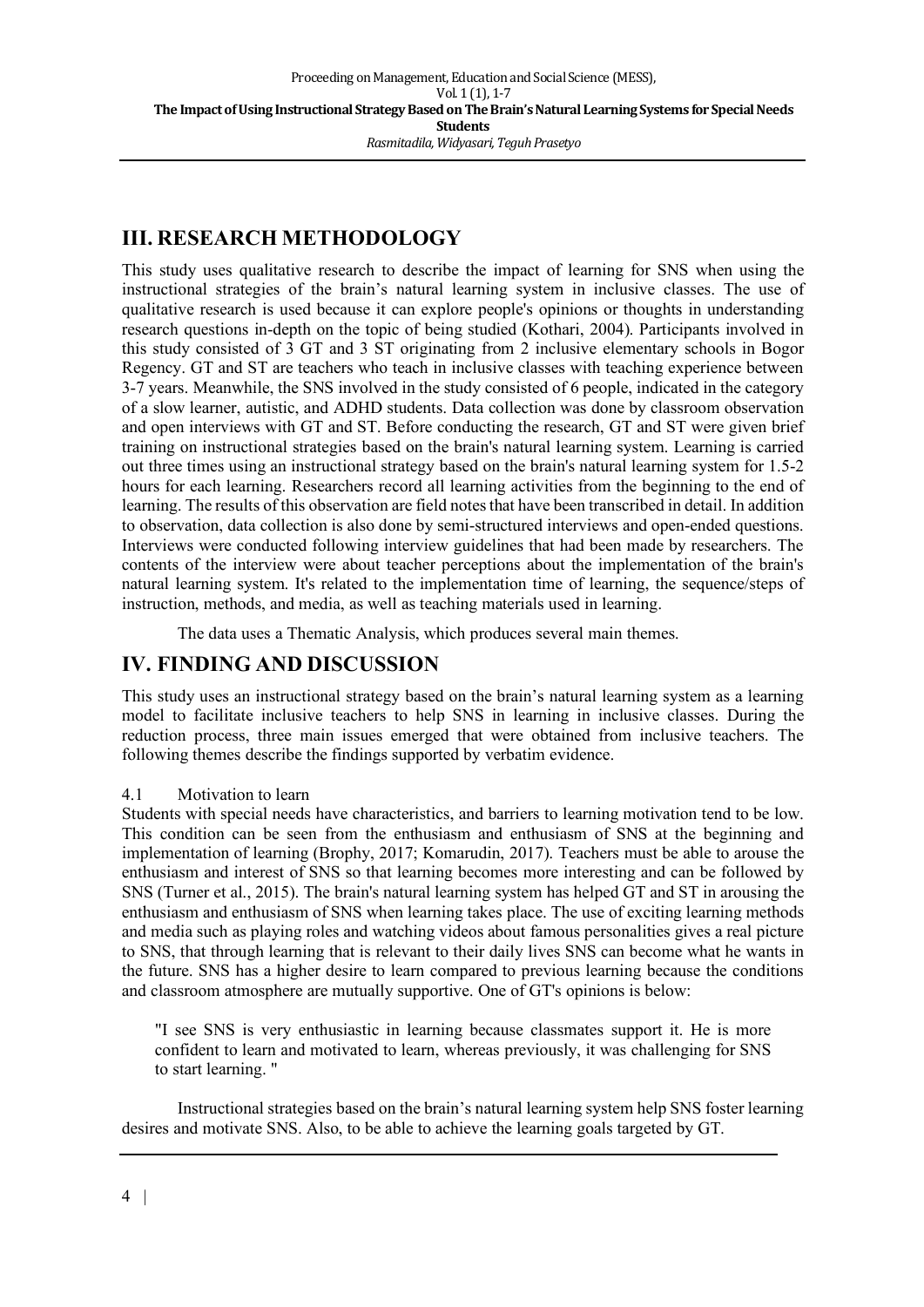#### 4.2 Learning experience

Instructional strategies based on the brain's natural learning system provide opportunities for all students, including SNS, to explore broad knowledge and ease of access. The knowledge gained was designed by GT and ST and implemented by all students in conducive and pleasant conditions (Bradfield and Myers, 1996; Hamilton, 2018). Group learning activities have provided opportunities for SNS to be able to issue opinions, make joint decisions in togetherness with GS. This condition has a positive impact on SNS, which has been very closed and not confident in learning with GS. One of the ST opinions below illustrates the SNS experience in group learning with GS:

"By group learning, SNS gets the opportunity to express their opinions. GS appreciates SNS opinions, and this provides a good learning experience because it will influence SNS in achieving their best ".

Instructional strategies based on the brain's natural learning system have provided opportunities for SNS to learn to make decisions, solve problems, and increase confidence to develop with GS. This gives an excellent impact on the SNS to gain knowledge because of the obstacles possessed by the SNS.

#### 4.3 Social interaction

One of the weaknesses and limitations of SNS in learning is social interaction. Social interaction between SNS and GS occurs in learning when joint activities take place, such as group work in the context of problem-solving one subject topic, as well as physical activities that require a team (van de Pol and Elbers, 2013; Lindström and Mondada, 2009). GT designs instructional strategies so social interactions can occur using methods that require mutual interaction, such as in small group discussions(Yutapratama and Syamsi, 2019; Rahmayanti et al., 2017). Each group member communicates with each other to understand the opinions of other members. For SNS, this activity has a positive impact and is progress to be more confident in their abilities even though they have obstacles. This opinion was expressed by one of the ST below:

"In my opinion, the impact of having group work is perfect for SNS, because he can express opinions and want to communicate with his friends."

Instructional strategies based on the brain's natural learning system are five learning systems that are interrelated and can have a positive impact on SNS. Emotional learning systems can arouse SNS motivation; cognitive, social, physical, and reflective learning systems can have a positive impact so that SNS can gain learning experiences and social interactions (Dr. Rasmitadila et al., 2019; R. Rasmitadila et al., 2019). The use of the five learning systems designed in the form of instructional strategies with the use of methods, media, and teaching materials that are varied and easily accessible has a generally positive impact on the development of SNS, both academically and non-academically.

## **V. CONCLUSION AND FURTHER RESEARCH**

Instructional strategies based on the brain's natural learning system has had a positive impact on SNS. The use of varied learning methods, easy-to-use learning media, and accessible teaching materials make it easy for SNS to achieve the learning goals set by the teacher. The positive impact felt by SNS can foster motivation to learn, add to the learning experience, and increase social interaction. Instructional strategies based on the brain's natural learning system are expected to be used not only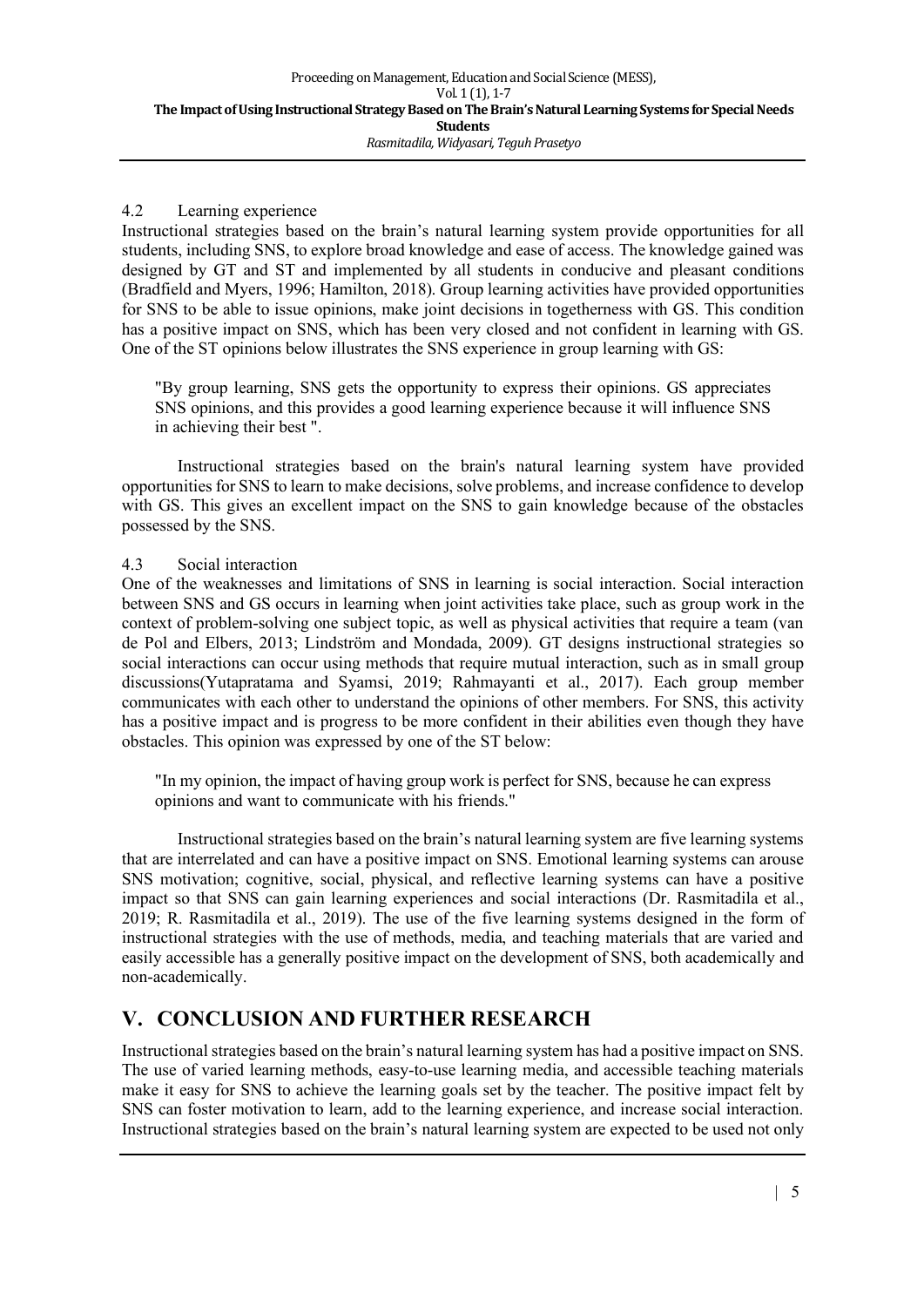by inclusive teachers at the elementary school level but also at the higher levels because it is very effectively used in inclusive classes.

### **REFERENCES**

- Arbouet Harte, H., 2010. The Project Approach: A Strategy for Inclusive Classrooms. Young Except. Child. 13, 15–27. https://doi.org/10.1177/1096250610364355
- Bradfield, C.D., Myers, R.A., 1996. In practice: Enriching the student learning experience through community service learning: In practice: Enriching the student learning experience through community service learning. Campus 1, 28–29. https://doi.org/10.1002/abc.6190010107
- Brophy, J.E., 2017. Fostering Student Learning and Motivation in the Elementary School Classroom, in: Paris, S.G., Olson, G.M., Stevenson, H.W. (Eds.), Learning and Motivation in the Classroom. Routledge, pp. 283–306. https://doi.org/10.4324/9781315188522-15
- Curran, C.M., Petersen, A.J., 2017. Handbook of research on classroom diversity and inclusive education practice. IGI Global.
- Given, B.K., 2002. Teaching to the brain's natural learning systems. ASCD.
- Hamilton, A., 2018. The Need for Student Engagement: The Need for Student Engagement. New Dir. Teach. Learn. 2018, 21–31. https://doi.org/10.1002/tl.20288
- Komarudin, K., 2017. The Relationship Between Intelligence and Learning Motivation on Childrens With Special Need in Inclusive Elementary School. Guid. J. Ilmu Pendidik. Psikol. Bimbing. Dan Konseling 7. https://doi.org/10.24127/gdn.v7i1.806
- Kothari, C.R., 2004. Research methodology: Methods and techniques. New Age International.
- Lindström, A., Mondada, L., 2009. Assessments in Social Interaction: Introduction to the Special Issue. Res. Lang. Soc. Interact. 42, 299–308. https://doi.org/10.1080/08351810903296457
- Mezquita-Hoyos, Y.N., Sanchez-Monroy, M.H., Morales-Martinez, G.E., Lopez-Ramirez, E.O., Reyna-Gonzalez, M. del R., 2018. Regular and Special Education Mexican Teachers' Attitudes toward School Inclusion and Disability. Eur. J. Educ. Res. 7, 421–430.
- Rahmayanti, D., Rasmitadila, R., Prasetyo, T., 2017. PENGGUNAAN METODE KERJA KELOMPOK DALAM INTERAKSI SOSIAL BAGI SISWA AUTISME. Didakt. TAUHIDI J. Pendidik. GURU Sekol. DASAR 4, 101. https://doi.org/10.30997/dt.v4i2.896
- Rasmitadila , Widyasari, Prasetyo, T., Rachmadtullah, R., Samsudin, A., Riana Suryanti Tambunan, A., 2019. Design of Instructional Strategy Model Based on the Brain's Natural Learning System (MS-SiPAO) in Inclusive Classrooms in Higher Education. Univers. J. Educ. Res. 7, 2352–2360. https://doi.org/10.13189/ujer.2019.071113
- Rasmitadila, R., Samsudin, A., Prasetyo, T., 2019. Teacher-Students' Instructional Interactions Analysis (TSIIA): A Case Study in Inclusive English Classrooms in Indonesia. Int. J. Interdiscip. Educ. Stud. 14, 1–22. https://doi.org/10.18848/2327-011X/CGP/v14i01/1-22
- Rasmitadila, R., Widyasari, W., Humaira, M.A., Tambunan, A.R.S., Rachmadtullah, R., Samsudin, A., 2020. Using Blended Learning Approach (BLA) in Inclusive Education Course: A Study Investigating Teacher Students' Perception. Int. J. Emerg. Technol. Learn. IJET 15, 72–85.
- Saloviita, T., 2018. How common are inclusive educational practices among Finnish teachers? Int. J. Incl. Educ. 22, 560–575.
- Turner, J.C., Kackar-Cam, H.Z., Trucano, M., 2015. Teachers Learning How to Support Student Interest in Mathematics and Science, in: Renninger, K.A., Nieswandt, M., Hidi, S. (Eds.), Interest in Mathematics and Science Learning. American Educational Research Association, pp. 243–257. https://doi.org/10.3102/978-0-935302-42-4\_14
- van de Pol, J., Elbers, E., 2013. Scaffolding student learning: A micro-analysis of teacher–student interaction. Learn. Cult. Soc. Interact. 2, 32–41. https://doi.org/10.1016/j.lcsi.2012.12.001